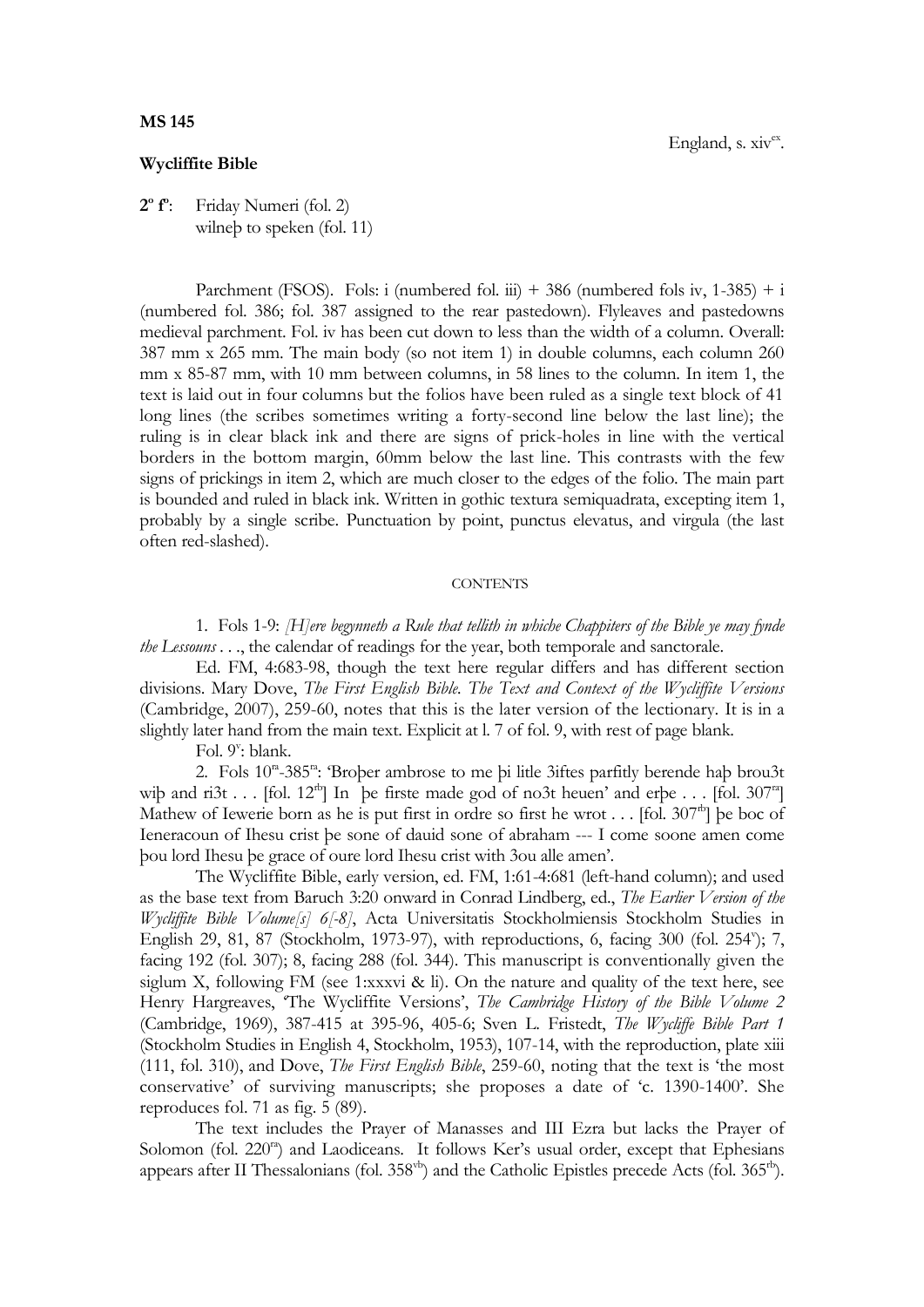It includes the prologues found in the early version, up to and including the Gospels but has none after that. The Psalter regularly has added marginal glosses up to Ps. 72 (and once afterwards, to Ps. 101).

The resulting order of contents is therefore:  $[fol. 10-11<sup>ra</sup>]$  Jerome's prefaces (a version of *RB* 284 and 285 combined), edited by Conrad Lindberg, using this MS as the base text, *The Middle English Bible: Prefatory Epistles of St. Jerome* (Oslo, 1978), 60-171 (even pages), [fol. 11<sup>th</sup>-26<sup>ra</sup>] Genesis, [fol. 26<sup>ra</sup>-37<sup>vb</sup>] Exodus, [fol. 37<sup>vb</sup>-46<sup>vb</sup>] Leviticus, [fol. 46<sup>vb</sup>-59<sup>ra</sup>] Numbers, [fol. 59<sup>ra</sup>-69<sup>va</sup>] Deuteronomy, [fol. 69<sup>va-vb</sup>] FM 1:544-46 (cf. *RB* 311), [fol. 69<sup>vb</sup>-77<sup>ra</sup>] Joshua, [fol. 77ra -84vb] Judges, [fol. 84vb -85vb] Ruth, [fol. 85vb -86rb] FM 2:1-5 (cf.*RB* 323), [fol. 86<sup>rb</sup>-96<sup>va</sup>] I Kings, [fol. 96<sup>va</sup>-104<sup>vb</sup>] II Kings, [fol. 104<sup>vb</sup>-114<sup>va</sup>] III Kings, [fol. 114<sup>va</sup>-124<sup>ra</sup>] IV Kings, [fol. 124<sup>th-va</sup>] FM 2:313-316 (cf. RB 328 and 326), [fol. 124<sup>va</sup>-132<sup>vb</sup>] I Chronicles, [fol. 132<sup>vb</sup>-133<sup>ra</sup>] FM 2:385-86 (cf. RB 327), [fol. 133<sup>ra</sup>-143<sup>rb</sup>] II Chronicles ending with Prayer of Manasses, [fol. 143<sup>rb-vb</sup>] FM 2:478-79 (cf. RB 330 and 329), [fol. 143<sup>vb</sup>-146<sup>va</sup>] I Ezra, [fol. 146<sup>va</sup>-150<sup>va</sup>] Nehemiah (II Ezra), [fol. 150<sup>vb</sup>-155<sup>ra</sup>] III Ezra, [fol. 155<sup>ra-rb</sup>] FM 2:576 (cf. *RB* 332), [fol. 155<sup>tb</sup>-158<sup>ta</sup>] Tobit, [fol. 158<sup>ta-tb</sup>] FM 2:602 (cf RB 335 and 336), [fol. 158<sup>tb</sup>-162<sup>ta</sup>] Judith, [fol. 162<sup>ra</sup>] FM 2:636 (cf. RB 341 & 343), [fol. 162<sup>ra</sup>-165<sup>vb</sup>] Esther, [fol. 165<sup>vb</sup>-166<sup>va</sup>] FM 2:670-72 (cf RB 344 and 357), [fol. 166<sup>va</sup>-174<sup>vb</sup>] Job, [fol. 174<sup>vb</sup>-175<sup>va</sup>] FM 2:736-38 (cf RB 6637 and 414) [fol. 175<sup>va</sup>-192<sup>va</sup>] Psalms, with rubricated titles throughout, [fol. 192<sup>va</sup>] FM 3:1-2 (cf. *RB* 457), [fol. 192<sup>vb</sup>-199<sup>rb</sup>] Proverbs, [fol. 199<sup>rb</sup>] FM 3:53 (cf. *RB* 462), [fol. 199<sup>rb</sup>-201<sup>va</sup>] Ecclesiastes, [fol. 201<sup>va</sup>-202<sup>vb</sup>] Song of Songs, with rubricated titles, [fol. 202<sup>vb</sup>] FM 3:85 (cf. RB 468), [fol. 202<sup>vb</sup>-207<sup>va</sup>] Wisdom, [fol. 207<sup>va</sup>-220<sup>ra</sup>] Ecclesiasticus, with biblical prologue marked off at start (as in many Latin bibles), [fol. 220<sup>th</sup>] FM 3:224-25 (cf. *RB* 482), [fol. 220<sup>va</sup>-235<sup>ra</sup>] Isaiah, [fol. 235<sup>ra-va</sup>] FM 3:342-43 (cf. *RB 487 and ?6205)*, [fol. 235<sup>va</sup>-252<sup>rb</sup>] Jeremiah, [fol. 252<sup>rb</sup>-253<sup>vb</sup>] Lamentations, with the last chapter separated as 'The orisoun of jeremye', [fol. 253<sup>vb</sup>] FM 3:484 (cf. RB 491) [fol. 253<sup>vb</sup>-256<sup>m</sup>] Baruch, with the last chapter separated as 'The epistil the whiche jeremie sente to the caitifes...' [fol. 256<sup>n</sup>-271<sup>vb</sup>] Ezekiel, [fol. 271<sup>vb</sup>-278<sup>th</sup>] Daniel, [fol. 278<sup>tb</sup>-280<sup>va</sup>] Hosea, [fol. 280<sup>va</sup>-281<sup>th</sup>] Joel, [fol. 281<sup>tb</sup>-283<sup>ra</sup>] Amos, [fol. 283<sup>ra-rb</sup>] Obadiah, [fol. 283<sup>rb-vb</sup>] Amos, [fol. 283<sup>vb</sup>-285<sup>ra</sup>] Micah, [fol. 285<sup>ra-vb</sup>] Nahum, [fol. 285<sup>vb</sup>-286<sup>tb</sup>] Habakkuk, [fol. 286<sup>tb</sup>-287<sup>ra</sup>] Zephaniah, [fol. 287<sup>ra-va</sup>] Haggai, [fol. 287<sup>va</sup>-290<sup>ra</sup>] Zechariah, [fol. 290<sup>ra-vb</sup>] Malachi, [fol. 291<sup>ra</sup>-300<sup>rb</sup>] I Maccabees, [fol. 300<sup>rb</sup>-307<sup>ra</sup>] II Maccabees, [fol. 307<sup>ra-rb</sup>] FM 4:1 (cf. RB 590), [fol. 307<sup>rb</sup>-317<sup>rb</sup>] Matthew, [fol. 317<sup>va</sup>] FM 4:86-87 (cf. *RB* 607), [fol. 317<sup>va</sup>-324<sup>ra</sup>] Mark, [fol. 324<sup>ra-rb</sup>] FM 4: 141-42 (cf. *RB* 620), [fol. 324<sup>tb</sup>-335<sup>va</sup>] Luke, [fol. 335<sup>va-vb</sup>] FM 4: 233-34 (cf. *RB* 624), [fol. 335<sup>vb</sup>-344<sup>m</sup>] John, [fol. 344<sup>m</sup>-348<sup>ra</sup>] Romans, [fol. 348<sup>ra</sup>-352<sup>ra</sup>] I Corinthians, [fol. 352<sup>ra</sup>-354<sup>va</sup>] II Corinthians, [fol. 354<sup>va</sup>-355<sup>vb</sup>] Galatians, [fol. 355<sup>vb</sup>-356<sup>vb</sup>] Philippians, [fol. 356<sup>vb</sup>-357<sup>va</sup>] Colossians, [fol. 357<sup>va</sup>-358<sup>rb</sup>] I Thessalonians, [fol. 358<sup>rb-vb</sup>] II Thessalonians, [fol. 358<sup>vb</sup>-360<sup>ra</sup>] Ephesians, [fol. 360<sup>ra</sup>-361<sup>ra</sup>] I Timothy, [fol. 361<sup>ra-vb</sup>] II Timothy, [fol. 361<sup>vb</sup>-362<sup>ra</sup>] Titus, [fol. 362<sup>ra-rb</sup>] Philemon, [fol. 362<sup>rb</sup>-365<sup>rb</sup>] Hebrews, [fol. 365<sup>rb</sup>-369<sup>va</sup>] Catholic Epistles, [fol. 369<sup>va</sup>-380<sup>rb</sup>] Acts, [fol. 380<sup>rb</sup>-\*\*] Apocalypse.

Fol. 385<sup>th-vb</sup> was originally blank but ruled.

Added text:

Fol. 385<sup>vab</sup>: A list of books of the Bible, incomplete for the New Testament (ending at Galatians), added in bastard secretary, s.  $\text{xv}^{3/4}$ .

COLLATION  $1^8$  (with one added as fol. 9) 2-48<sup>8</sup>. Horizontal catchwords under the inner column near the bounding line; for large portions of the book, catchwords appear at the foot of each verso in the first half of each quire, as well as on the final leaf. All leaves in the first half of each quire originally signed, although most cut away, quires 2-8 with a letter and arabic number, the rest with arabic numbers for both quire and leaf. In these systems, quires 6 and 8 are e and g, and quires  $9-48 = 8-47$ .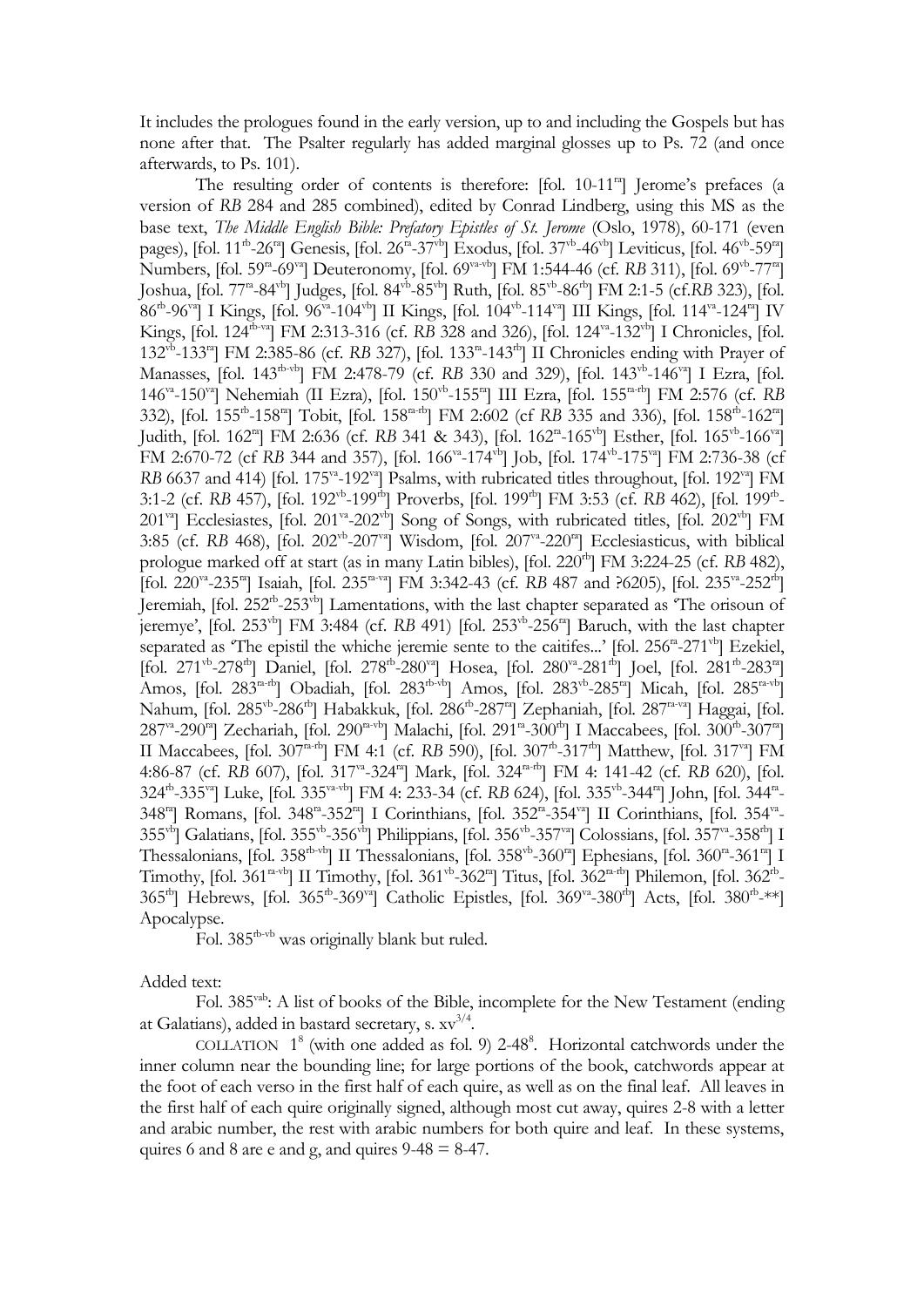TEXTUAL PRESENTATION AND DECORATION At the opening of Jerome's prologue, a thirteen-line champe in blue and violet with gold leaf, with a bar style demivinet with buds; a space for a heading left unfilled. At the openings of the books, five-line blue lombards with red flourishing (once red and violet), leaf and flower patterns, with marginal extensions; at the opening of chapters, similar but more restrained two- and three-line examples. Chapter numbers typically within the column in alternate red and blue lombards. Running titles indicate books in alternate red and blue lombards, and each page, above the top line crossing the central tram-lines, has an identification of the book in alternate blue and red in the text hand. The text is divided by red-slashed capitals, except in the Psalter, where there are headings and one-line red and blue lombards at versals. See AT no. 439 (44), dating c. 1440 (*sic*).

BINDING Brown leather over unbevelled wood, s. xv. Sewn on six thongs taken straight into the board as in Pollard's Figure 4, but unstaggered. Recesses and nailholes for two straps on the upper board, marks left by square supports for the clasps to which they attached at the centre of the lower board. A ChCh bookplate on the front pastedown. Marks from a large chain staple in Watson's position 4 (for its significance, see PROVENANCE).

PROVENANCE There are some signs of early and later use. Apart from the textual additions and corrections, which are fairly dense in the first 120 folios and again in the final folios, there is a more cursive script that annotates, adds cross-references in the Psalter and, in the early part of the volume, adds a leaf-shaped nota mark (eg fol.  $31, 45^{\circ}$ , 52, 53, 53<sup>v</sup>, 55, 57, 61 (with Latin original noted), 64, 79, 91<sup>v</sup>, 92<sup>v</sup>, 101, 130<sup>v</sup>, 134, 141, 170, 175, 214, 364, 380). Another reader demonstrates interest in the tale of the Judgement of Solomon by making two pen and ink drawings in the margin (fol. 106). Much later, a reader writing in a humanist-influenced script in brown ink (s. xvi<sup>med</sup>) notes a comparison with the 'versio Gallicana' (fol. 275', next to Daniel 8:5, glossing 'buc of goet'). Considering the likely date of the annotation, it is legitimate to wonder whether this might be the work of Robert Clay, who is identified as a previous owner in an inscription at the front pastedown: 'Anno domini 1575 Eduarde Saunders off flower [i.e., Flore, Northants.] 1575 The twenteth daye of Maye beinge in the yere of our Lorde god 1575 and in the sevententhe yere \of the raigne/ of our most gracious soueraigne Ladye Quene Elizabeth On Robert Claye then vycar of Flower in the countye of Northampton did geve this Byble vnto me Edwarde Saunders of the same parishe and countye' (the front pastedown; Saunders also). On Clay, vicar of Flore from 1570 to 1579, and still alive in 1599, see Henry Isham Longden, *Northamptonshire and Rutland Clergy from 1500*, 3 vols (Nottingham, 1938), 3:145. At top right of the back pastedown, a price written (s. xvi<sup>med</sup>): 'praecium 3-6-8'; presumably this was what Clay paid for the volume.

The person to whom Clay gave this manuscript was the son of the MP Robert Saunders of Flore (on whom see S. T. Bindoff, *History of Parliament: The House of Commons, 1509-58*, 3 vols (London, 1982), 3:274 and P. W. Hasler, *History of Parliament: The House of Commons, 1558-1603*, 3 vols (London, 1981), 3:346), and thus was a nephew of the Marian supporter and judge, Sir Edward Saunders and his brother, Lawrence, a Marian martyr (see J. H. Baker and Tom Betteridge respectively in *Oxford DNB*). As well as the inscription, Saunders signed the manuscript at fol. iii' (beneath an earlier pair of Latin verses), at the upper margin of fol. 1, and at the rear pastedown with his motto 'Solatur conscientia et finis'.

Saunders's youngest son by his wife Frances Tirringham (Walter C. Metcalfe ed., *The Visitations of Northamptonshire...* (London, 1887), 195-96), also Edward, came up to Christ Church in 1581, and earned the degrees of BA and MA in 1582/3 and 1586, respectively. He was rector of Green's Norton (Northants.) until his death in 1631, aged about 67 (*AO*, 1314). There is, in the margin of fol. 1 of the manuscript, a note of his